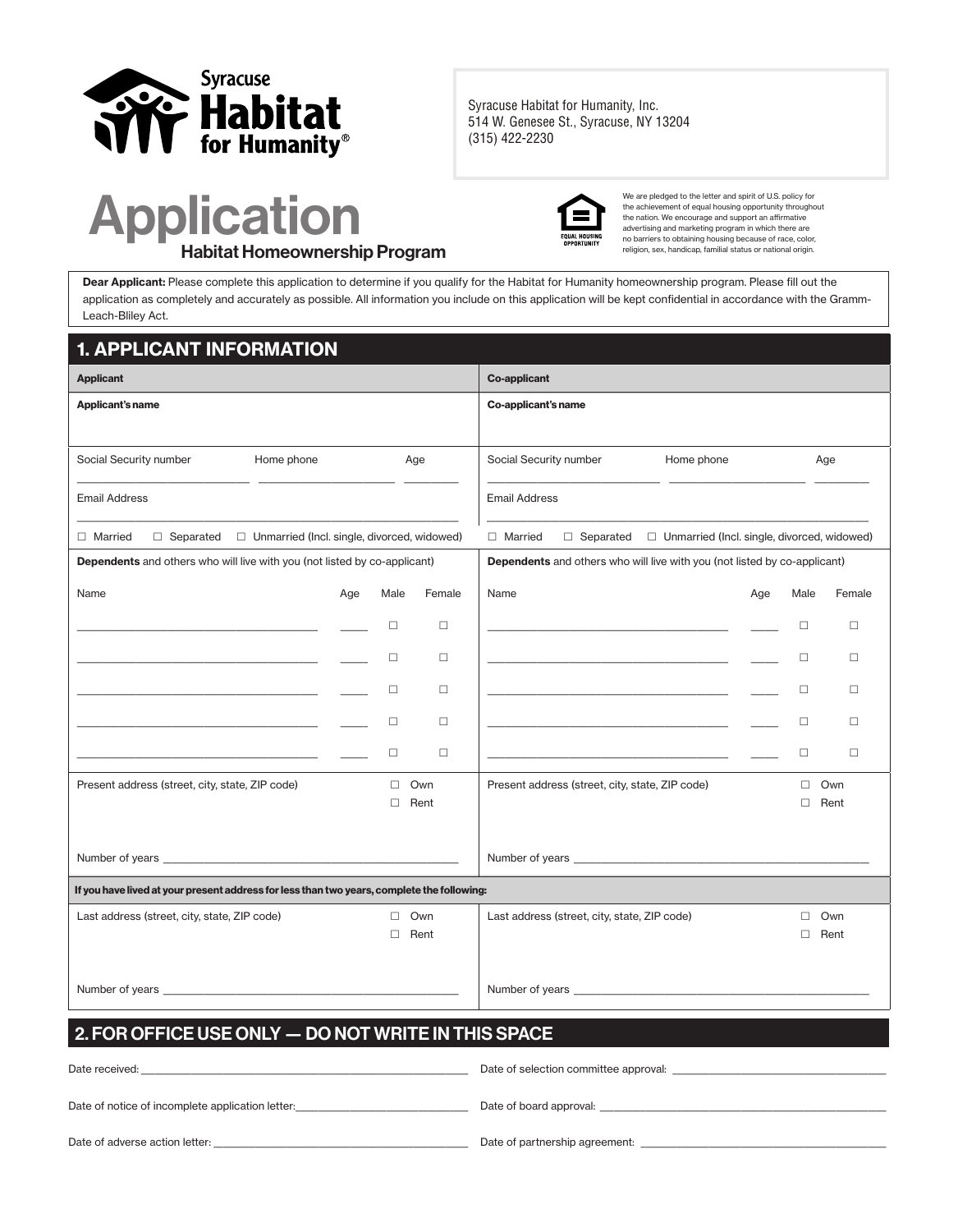### 3. WILLINGNESS TO PARTNER

To be considered for Habitat homeownership, you and your family must be willing to complete a certain number of "sweat-equity" hours. Your help in building your home and the homes of others is called "sweat equity" and may include clearing the lot, painting, helping with construction, working in the Habitat office, attending homeownership classes or other approved activities.

#### I AM WILLING TO COMPLETE THE REQUIRED SWEAT-EQUITY HOURS:

|              | Yes | <b>No</b> |
|--------------|-----|-----------|
| Applicant    |     |           |
| Co-applicant | П   |           |

### 4. PRESENT HOUSING CONDITIONS

Number of bedrooms (please circle)  $1$  2 3 4 5

Other rooms in the place where you are currently living:

 $\square$  Kitchen  $\square$  Bathroom  $\square$  Living room  $\square$  Dining room

 $\Box$  Other (please describe)  $\_$ 

| If you rent your residence, what is your TOTAL monthly rent payment? \$                         | /month |  |
|-------------------------------------------------------------------------------------------------|--------|--|
| If you rent your residence, do you receive any housing subsidy? If so, how much? \$             | /month |  |
| If you rent your residence, and receive a housing subsidy, what is your portion of the rent? \$ | /month |  |

In the space below, describe the condition of the house or apartment where you live. Why do you need a Habitat home?

### 5. PROPERTY INFORMATION

| If you own your residence, what is your monthly mortgage payment? | month | Unnaid balance |  |
|-------------------------------------------------------------------|-------|----------------|--|
|                                                                   |       |                |  |

\_\_\_\_\_\_\_\_\_\_\_\_\_\_\_\_\_\_\_\_\_\_\_\_\_\_\_\_\_\_\_\_\_\_\_\_\_\_\_\_\_\_\_\_\_\_\_\_\_\_\_\_\_\_\_\_\_\_\_\_\_\_\_\_\_\_\_\_\_\_\_\_\_\_\_\_\_\_\_\_\_\_\_\_\_\_\_\_\_\_\_\_\_\_\_\_\_\_\_\_\_\_\_\_\_\_\_\_\_\_\_\_\_\_\_\_\_\_\_\_\_\_\_\_\_\_ \_\_\_\_\_\_\_\_\_\_\_\_\_\_\_\_\_\_\_\_\_\_\_\_\_\_\_\_\_\_\_\_\_\_\_\_\_\_\_\_\_\_\_\_\_\_\_\_\_\_\_\_\_\_\_\_\_\_\_\_\_\_\_\_\_\_\_\_\_\_\_\_\_\_\_\_\_\_\_\_\_\_\_\_\_\_\_\_\_\_\_\_\_\_\_\_\_\_\_\_\_\_\_\_\_\_\_\_\_\_\_\_\_\_\_\_\_\_\_\_\_\_\_\_\_\_ \_\_\_\_\_\_\_\_\_\_\_\_\_\_\_\_\_\_\_\_\_\_\_\_\_\_\_\_\_\_\_\_\_\_\_\_\_\_\_\_\_\_\_\_\_\_\_\_\_\_\_\_\_\_\_\_\_\_\_\_\_\_\_\_\_\_\_\_\_\_\_\_\_\_\_\_\_\_\_\_\_\_\_\_\_\_\_\_\_\_\_\_\_\_\_\_\_\_\_\_\_\_\_\_\_\_\_\_\_\_\_\_\_\_\_\_\_\_\_\_\_\_\_\_\_\_ \_\_\_\_\_\_\_\_\_\_\_\_\_\_\_\_\_\_\_\_\_\_\_\_\_\_\_\_\_\_\_\_\_\_\_\_\_\_\_\_\_\_\_\_\_\_\_\_\_\_\_\_\_\_\_\_\_\_\_\_\_\_\_\_\_\_\_\_\_\_\_\_\_\_\_\_\_\_\_\_\_\_\_\_\_\_\_\_\_\_\_\_\_\_\_\_\_\_\_\_\_\_\_\_\_\_\_\_\_\_\_\_\_\_\_\_\_\_\_\_\_\_\_\_\_\_  $\Box$  . The contribution of the contribution of the contribution of the contribution of the contribution of the contribution of the contribution of the contribution of the contribution of the contribution of the contributi \_\_\_\_\_\_\_\_\_\_\_\_\_\_\_\_\_\_\_\_\_\_\_\_\_\_\_\_\_\_\_\_\_\_\_\_\_\_\_\_\_\_\_\_\_\_\_\_\_\_\_\_\_\_\_\_\_\_\_\_\_\_\_\_\_\_\_\_\_\_\_\_\_\_\_\_\_\_\_\_\_\_\_\_\_\_\_\_\_\_\_\_\_\_\_\_\_\_\_\_\_\_\_\_\_\_\_\_\_\_\_\_\_\_\_\_\_\_\_\_\_\_\_\_\_\_

| Do you own land? |  |
|------------------|--|
|------------------|--|

Do you own land? □ £ No £ Yes Monthly payment \$ \_\_\_\_\_\_\_\_\_\_\_\_\_\_\_\_\_\_\_\_\_\_\_\_\_\_\_\_\_\_\_\_ Unpaid balance \$\_\_\_\_\_\_\_\_\_\_\_\_\_\_\_\_\_\_\_\_\_\_\_\_\_

| <b>6. EMPLOYMENT INFORMATION</b>                                                  |                             |                                             |                             |  |  |  |  |  |
|-----------------------------------------------------------------------------------|-----------------------------|---------------------------------------------|-----------------------------|--|--|--|--|--|
| <b>Applicant</b>                                                                  |                             | <b>Co-applicant</b>                         |                             |  |  |  |  |  |
| Name and address of <b>CURRENT</b> employer                                       | Years on the job            | Name and address of <b>CURRENT</b> employer | Years on the job            |  |  |  |  |  |
|                                                                                   | Monthly (gross) wages<br>\$ |                                             | Monthly (gross) wages<br>\$ |  |  |  |  |  |
| Type of business                                                                  | <b>Business phone</b>       | Type of business                            | <b>Business phone</b>       |  |  |  |  |  |
| If working at current job less than one year, complete the following information: |                             |                                             |                             |  |  |  |  |  |
| Name and address of LAST employer                                                 | Years on the job            | Name and address of LAST employer           | Years on the job            |  |  |  |  |  |
|                                                                                   | Monthly (gross) wages<br>\$ |                                             | Monthly (gross) wages<br>\$ |  |  |  |  |  |
| Type of business                                                                  | <b>Business phone</b>       | Type of business                            | <b>Business phone</b>       |  |  |  |  |  |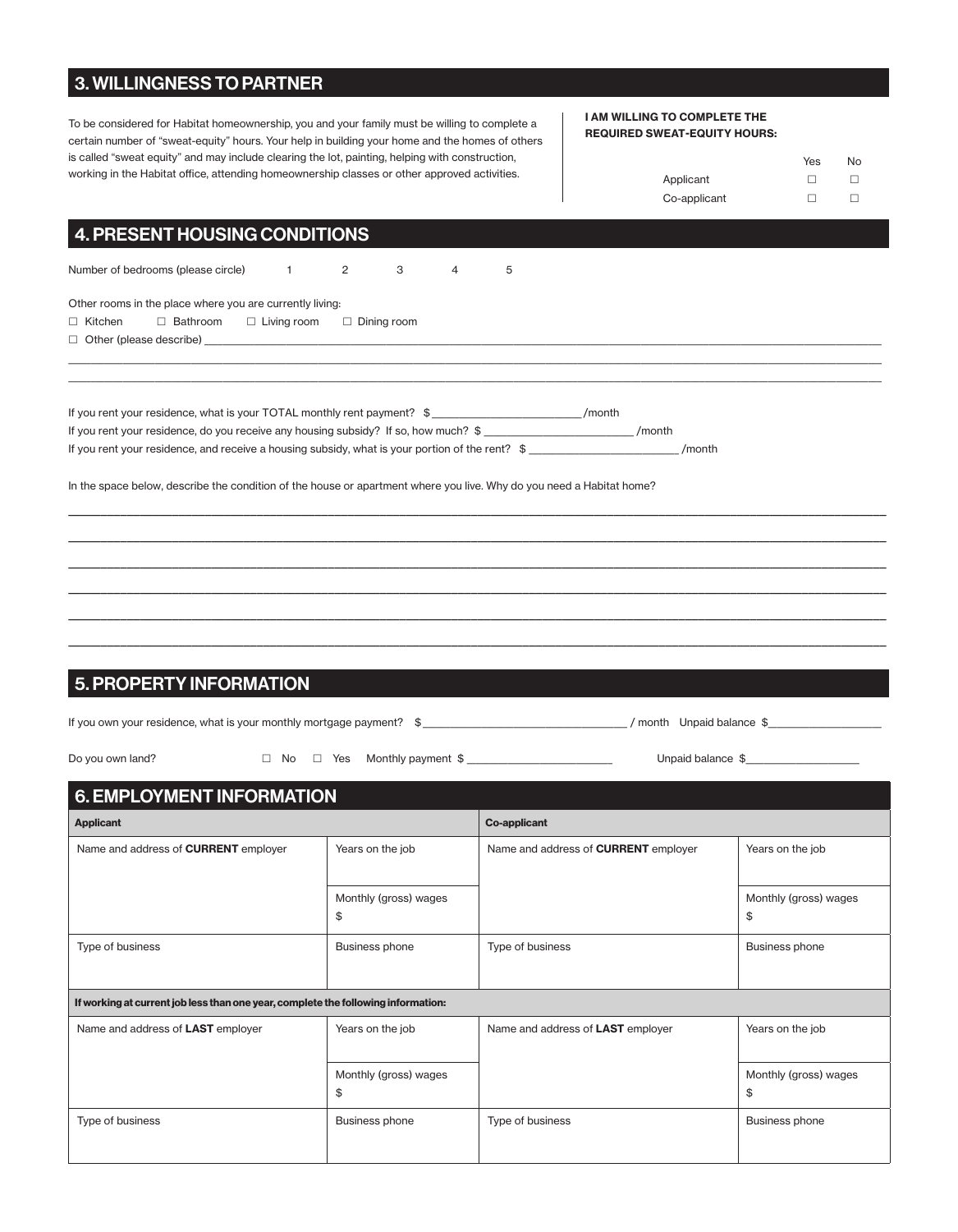| <b>7. MONTHLY INCOME</b> |              |    |    |    |  |  |  |
|--------------------------|--------------|----|----|----|--|--|--|
| Income source            | <b>Total</b> |    |    |    |  |  |  |
| Wages                    | \$           | \$ | \$ | \$ |  |  |  |
| <b>TANF</b>              | \$           | \$ | \$ | \$ |  |  |  |
| Alimony                  | \$           | \$ | \$ | \$ |  |  |  |
| Child support            | \$           | \$ | \$ | \$ |  |  |  |
| Social Security          | \$           | \$ | \$ | \$ |  |  |  |
| SSI                      | \$           | \$ | \$ | \$ |  |  |  |
| Disability               | \$           | \$ | \$ | \$ |  |  |  |
| Section 8 housing        | \$           | \$ | \$ | \$ |  |  |  |
|                          |              | \$ | \$ | \$ |  |  |  |
| Other: _____________     |              | \$ | \$ | \$ |  |  |  |
|                          |              | \$ | \$ | \$ |  |  |  |
| <b>Total</b>             | \$           | \$ | \$ | \$ |  |  |  |

|                                   |             | HOUSEHOLD MEMBERS WHOSE INCOME IS LISTED ABOVE |                       |               |  |  |  |  |  |  |
|-----------------------------------|-------------|------------------------------------------------|-----------------------|---------------|--|--|--|--|--|--|
| <b>PLEASE NOTE:</b>               | <b>Name</b> | Income source                                  | <b>Monthly income</b> | Date of birth |  |  |  |  |  |  |
| Self-employed applicants may      |             |                                                |                       |               |  |  |  |  |  |  |
| be required to provide additional |             |                                                |                       |               |  |  |  |  |  |  |
| documentation such as tax         |             |                                                |                       |               |  |  |  |  |  |  |
| returns and financial statements. |             |                                                |                       |               |  |  |  |  |  |  |
|                                   |             |                                                |                       |               |  |  |  |  |  |  |
|                                   |             |                                                |                       |               |  |  |  |  |  |  |

## 8. SOURCE OF DOWN PAYMENT AND CLOSING COSTS

Where will you get the money to make the down payment or pay for closing costs (for example, savings or parents)? If you borrow the money, whom will you borrow it from, and how will you pay it back? \_\_\_\_\_\_\_\_\_\_\_\_\_\_\_\_\_\_\_\_\_\_\_\_\_\_\_\_\_\_\_\_\_\_\_\_\_\_\_\_\_\_\_\_\_\_\_\_\_\_\_\_\_\_\_\_\_\_\_\_\_\_\_\_\_\_\_\_\_\_\_\_\_\_\_\_\_\_\_\_\_\_\_\_\_\_\_\_\_\_\_\_\_\_\_\_\_\_\_\_\_\_\_\_\_\_\_\_\_\_\_\_\_\_\_\_\_\_\_\_\_\_\_\_\_\_\_\_\_\_\_\_\_\_\_\_\_\_\_\_\_\_\_\_\_\_\_\_\_\_\_\_\_\_\_\_\_\_\_\_\_\_\_\_\_\_\_\_\_\_\_\_\_\_\_\_\_\_\_

\_\_\_\_\_\_\_\_\_\_\_\_\_\_\_\_\_\_\_\_\_\_\_\_\_\_\_\_\_\_\_\_\_\_\_\_\_\_\_\_\_\_\_\_\_\_\_\_\_\_\_\_\_\_\_\_\_\_\_\_\_\_\_\_\_\_\_\_\_\_\_\_\_\_\_\_\_\_\_\_\_\_\_\_\_\_\_\_\_\_\_\_\_\_\_\_\_\_\_\_\_\_\_\_\_\_\_\_\_\_\_\_\_\_\_\_\_\_\_\_\_\_\_\_\_\_\_\_\_\_\_\_\_\_\_\_\_\_\_\_\_\_\_\_\_\_\_\_\_\_\_\_\_\_\_\_\_\_\_\_\_\_\_\_\_\_\_\_\_\_\_\_\_\_\_\_\_\_\_ \_\_\_\_\_\_\_\_\_\_\_\_\_\_\_\_\_\_\_\_\_\_\_\_\_\_\_\_\_\_\_\_\_\_\_\_\_\_\_\_\_\_\_\_\_\_\_\_\_\_\_\_\_\_\_\_\_\_\_\_\_\_\_\_\_\_\_\_\_\_\_\_\_\_\_\_\_\_\_\_\_\_\_\_\_\_\_\_\_\_\_\_\_\_\_\_\_\_\_\_\_\_\_\_\_\_\_\_\_\_\_\_\_\_\_\_\_\_\_\_\_\_\_\_\_\_\_\_\_\_\_\_\_\_\_\_\_\_\_\_\_\_\_\_\_\_\_\_\_\_\_\_\_\_\_\_\_\_\_\_\_\_\_\_\_\_\_\_\_\_\_\_\_\_\_\_\_\_\_ \_\_\_\_\_\_\_\_\_\_\_\_\_\_\_\_\_\_\_\_\_\_\_\_\_\_\_\_\_\_\_\_\_\_\_\_\_\_\_\_\_\_\_\_\_\_\_\_\_\_\_\_\_\_\_\_\_\_\_\_\_\_\_\_\_\_\_\_\_\_\_\_\_\_\_\_\_\_\_\_\_\_\_\_\_\_\_\_\_\_\_\_\_\_\_\_\_\_\_\_\_\_\_\_\_\_\_\_\_\_\_\_\_\_\_\_\_\_\_\_\_\_\_\_\_\_\_\_\_\_\_\_\_\_\_\_\_\_\_\_\_\_\_\_\_\_\_\_\_\_\_\_\_\_\_\_\_\_\_\_\_\_\_\_\_\_\_\_\_\_\_\_\_\_\_\_\_\_\_ \_\_\_\_\_\_\_\_\_\_\_\_\_\_\_\_\_\_\_\_\_\_\_\_\_\_\_\_\_\_\_\_\_\_\_\_\_\_\_\_\_\_\_\_\_\_\_\_\_\_\_\_\_\_\_\_\_\_\_\_\_\_\_\_\_\_\_\_\_\_\_\_\_\_\_\_\_\_\_\_\_\_\_\_\_\_\_\_\_\_\_\_\_\_\_\_\_\_\_\_\_\_\_\_\_\_\_\_\_\_\_\_\_\_\_\_\_\_\_\_\_\_\_\_\_\_\_\_\_\_\_\_\_\_\_\_\_\_\_\_\_\_\_\_\_\_\_\_\_\_\_\_\_\_\_\_\_\_\_\_\_\_\_\_\_\_\_\_\_\_\_\_\_\_\_\_\_\_\_ \_\_\_\_\_\_\_\_\_\_\_\_\_\_\_\_\_\_\_\_\_\_\_\_\_\_\_\_\_\_\_\_\_\_\_\_\_\_\_\_\_\_\_\_\_\_\_\_\_\_\_\_\_\_\_\_\_\_\_\_\_\_\_\_\_\_\_\_\_\_\_\_\_\_\_\_\_\_\_\_\_\_\_\_\_\_\_\_\_\_\_\_\_\_\_\_\_\_\_\_\_\_\_\_\_\_\_\_\_\_\_\_\_\_\_\_\_\_\_\_\_\_\_\_\_\_\_\_\_\_\_\_\_\_\_\_\_\_\_\_\_\_\_\_\_\_\_\_\_\_\_\_\_\_\_\_\_\_\_\_\_\_\_\_\_\_\_\_\_\_\_\_\_\_\_\_\_\_\_

| 9. ASSETS                                             |                        |
|-------------------------------------------------------|------------------------|
| Name of bank, savings and loan,<br>credit union, etc. | <b>Current balance</b> |
|                                                       | \$                     |
|                                                       | \$                     |
|                                                       | \$                     |
|                                                       | \$                     |
|                                                       | \$                     |
|                                                       | \$                     |
|                                                       | \$                     |
|                                                       | \$                     |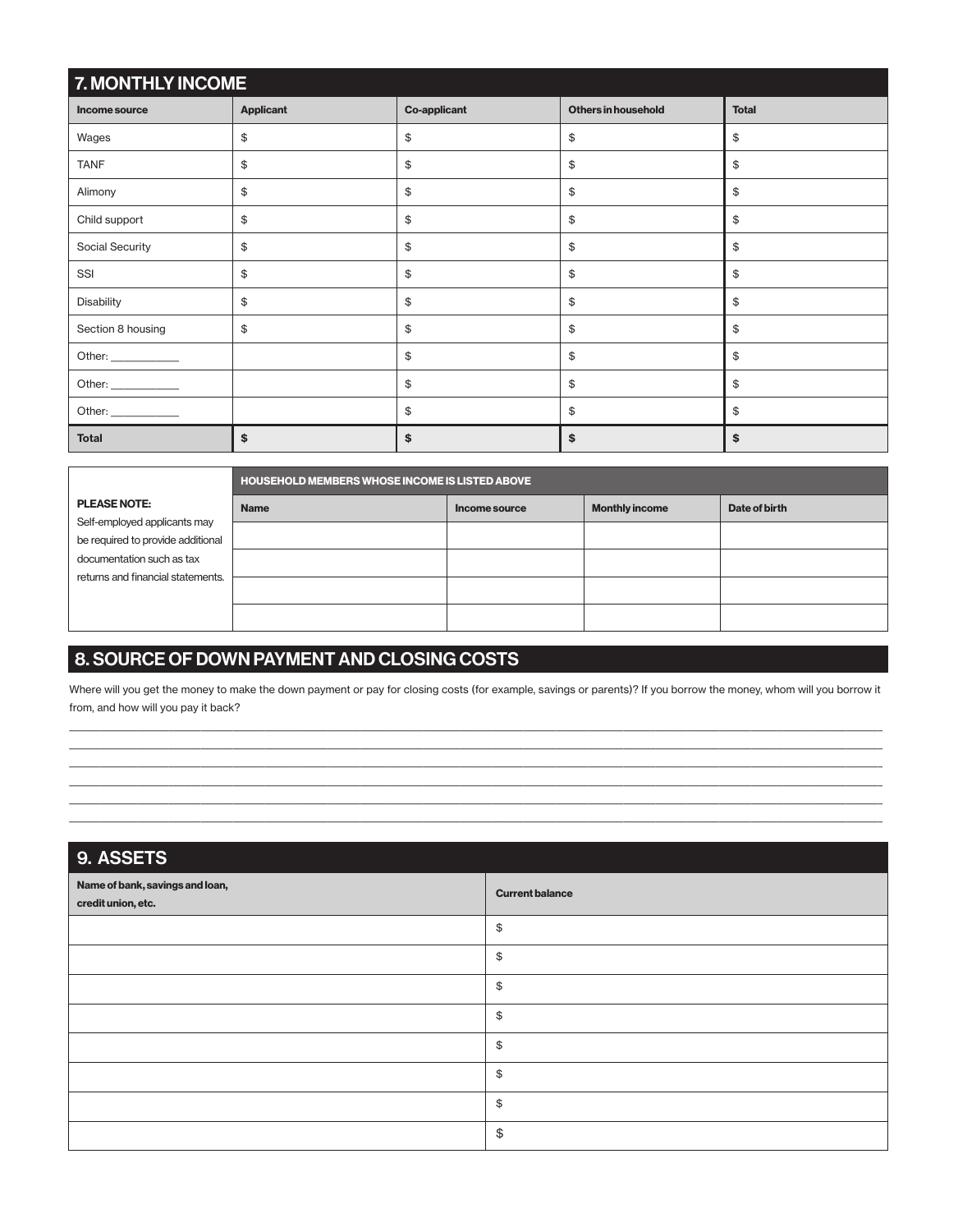# 10. DEBT

|                                                      | TO WHOM DO YOU AND THE CO-APPLICANT(S) OWE MONEY? |                       |                    |                        |                       |                    |  |  |  |
|------------------------------------------------------|---------------------------------------------------|-----------------------|--------------------|------------------------|-----------------------|--------------------|--|--|--|
|                                                      | <b>APPLICANT</b>                                  |                       |                    | <b>CO-APPLICANT</b>    |                       |                    |  |  |  |
| <b>Account</b>                                       | <b>Monthly payment</b>                            | <b>Unpaid balance</b> | Months left to pay | <b>Monthly payment</b> | <b>Unpaid balance</b> | Months left to pay |  |  |  |
| Other motor vehicle                                  | \$                                                | \$                    |                    | \$                     | \$                    |                    |  |  |  |
| Boat                                                 | \$                                                | \$                    |                    | \$                     | \$                    |                    |  |  |  |
| Furniture, appliances, TVs<br>(includes rent-to-own) | \$                                                | \$                    |                    | \$                     | \$                    |                    |  |  |  |
| Alimony                                              | \$                                                | \$                    |                    | \$                     | \$                    |                    |  |  |  |
| Child support                                        | \$                                                | \$                    |                    | \$                     | \$                    |                    |  |  |  |
| Credit card                                          | \$                                                | \$                    |                    | \$                     | \$                    |                    |  |  |  |
| Credit card                                          | \$                                                | \$                    |                    | \$                     | \$                    |                    |  |  |  |
| Credit card                                          | \$                                                | \$                    |                    | \$                     | \$                    |                    |  |  |  |
| Total medical                                        | \$                                                | \$                    |                    | \$<br>\$               |                       |                    |  |  |  |
| Other                                                | \$                                                | \$                    |                    | \$<br>\$               |                       |                    |  |  |  |
| Other                                                | \$                                                | \$                    |                    | \$                     | \$                    |                    |  |  |  |
| <b>Total</b>                                         | \$                                                | \$                    |                    | \$                     | \$                    |                    |  |  |  |

| <b>MONTHLY EXPENSES</b>  |                  |                     |              |  |  |  |
|--------------------------|------------------|---------------------|--------------|--|--|--|
| <b>Account</b>           | <b>Applicant</b> | <b>Co-applicant</b> | <b>Total</b> |  |  |  |
| Rent                     | \$               | \$                  | \$           |  |  |  |
| Utilities                | \$               | \$                  | \$           |  |  |  |
| Insurance                | $\frac{1}{2}$    | \$                  | \$           |  |  |  |
| Child care               | \$               | \$                  | \$           |  |  |  |
| Internet service         | $\frac{1}{2}$    | $\mathfrak{S}$      | \$           |  |  |  |
| Cell phone               | \$               | \$                  | \$           |  |  |  |
| Land line                | $\,$             | $\mathfrak{S}$      | \$           |  |  |  |
| <b>Business expenses</b> | \$               | \$                  | \$           |  |  |  |
| Union dues               | \$               | $\mathfrak{S}$      | \$           |  |  |  |
| Other                    | $\frac{1}{2}$    | \$                  | \$           |  |  |  |
| Other                    | $\frac{1}{2}$    | $\mathfrak{S}$      | \$           |  |  |  |
| Other                    | $\frac{1}{2}$    | \$                  | \$           |  |  |  |
| <b>Total</b>             | \$               | \$                  | \$           |  |  |  |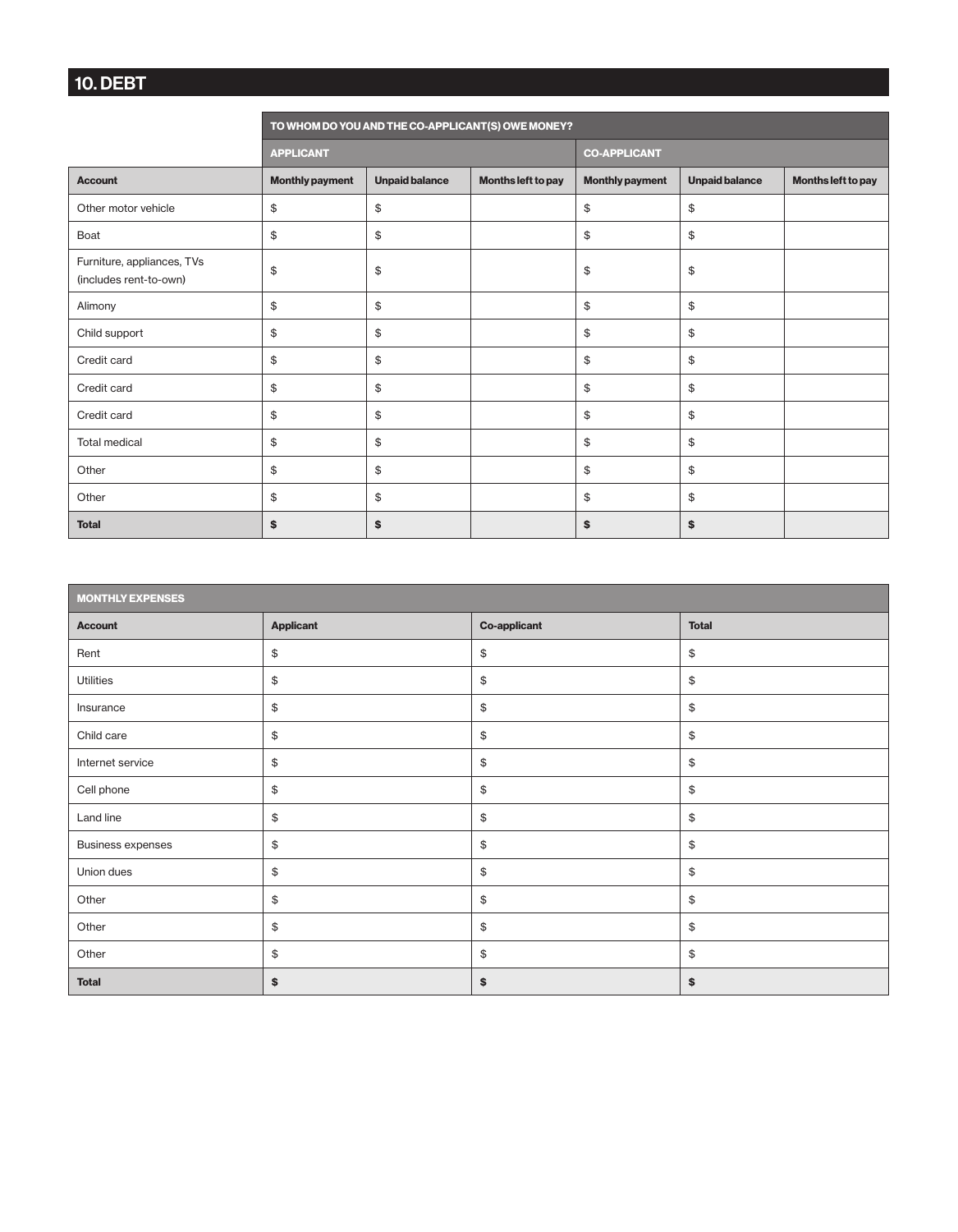### 11. DECLARATIONS

Please check the box beside the word that best answers the following questions for you and the co-applicant:

|    |                                                                                                                                                     |        | <b>Applicant</b> |        |           | <b>Co-applicant</b> |     |        |              |
|----|-----------------------------------------------------------------------------------------------------------------------------------------------------|--------|------------------|--------|-----------|---------------------|-----|--------|--------------|
| a. | Do you have any outstanding judgments because of a court decision against you?                                                                      | □      | Yes              | П.     | No.       | П.                  | Yes | П.     | No           |
| b. | Have you been declared bankrupt within the past seven years?                                                                                        | □      | Yes              | $\Box$ | No        | $\Box$              | Yes | $\Box$ | No           |
| C. | Have you had property foreclosed on or deed in lieu of foreclosure in the past seven years?                                                         | $\Box$ | Yes              | $\Box$ | No        | $\Box$              | Yes |        | $\Box$ No    |
| d. | Are you currently involved in a lawsuit?                                                                                                            | $\Box$ | Yes              | П.     | No        | П.                  | Yes |        | $\square$ No |
| е. | Have you directly or indirectly been obligated on any loan which resulted in foreclosure, transfer<br>of title in lieu of foreclosure, or judgment? | $\Box$ | Yes              | П.     | <b>No</b> | П.                  | Yes | П.     | No           |
| f. | Are you currently delinguent or in default on any federal debt or any other loan, mortgage<br>financial obligation or loan guarantee?               | $\Box$ | Yes              | П.     | No.       | П.                  | Yes | П.     | No           |
| g. | Are you paying alimony or child support or separate maintenance?                                                                                    | П      | Yes              | $\Box$ | <b>No</b> | П.                  | Yes |        | $\square$ No |
| h. | Are you a co-signer or endorser on any loan?                                                                                                        | $\Box$ | Yes              | $\Box$ | No        | $\Box$              | Yes | $\Box$ | No           |
|    | Are you a U.S. citizen or permanent resident?                                                                                                       | $\Box$ | Yes              | П.     | No.       | $\Box$              | Yes | П.     | No           |
|    | If you answered "yes" to any question a through h, or "no" to question i, please explain on a separate piece of paper.                              |        |                  |        |           |                     |     |        |              |

### 12. AUTHORIZATION AND RELEASE

I understand that by filing this application, I am authorizing Syracuse Habitat for Humanity, Inc. to evaluate my actual need for the Habitat homeownership program, my ability to repay an affordable loan and other expenses of homeownership, and my willingness to be a partner through sweat equity.

I understand that the evaluation may include personal visits, a credit check and employment verification. I have answered all the questions on this application truthfully. I understand that if I have not answered the questions truthfully, my application may be denied, and that even if I have already been selected to receive a Habitat home, I may be disqualified from the program and forfeit any rights or claims to a Habitat home. The original or a copy of this application will be retained by Syracuse Habitat for Humanity, Inc. even if the application is not approved, for the applicable time period as required by federal and/or state law.

I also understand that Syracuse Habitat for Humanity, Inc. screens all applicants on the sex offender registry. By completing this application, I am submitting myself to such an inquiry. I further understand that by completing this application, I am submitting myself to a criminal background check.

| Applicant signature | Date | Co-applicant signature | Date |
|---------------------|------|------------------------|------|
| $\checkmark$        |      |                        |      |

PLEASE NOTE: If more space is needed to complete any part of this application, please use a separate sheet of paper and attach it to this application. Please mark your additional comments with "A" for applicant or "C" for co-applicant.

### 13. RIGHT TO RECEIVE COPY OF APPRAISAL

This is to notify you that we may order an appraisal in connection with your loan and we may charge you for this appraisal. Upon completion of the appraisal, we will promptly provide a copy to you, even if the loan does not close.

| Applicant's name |  |  |  |
|------------------|--|--|--|
|------------------|--|--|--|

Co-applicant's name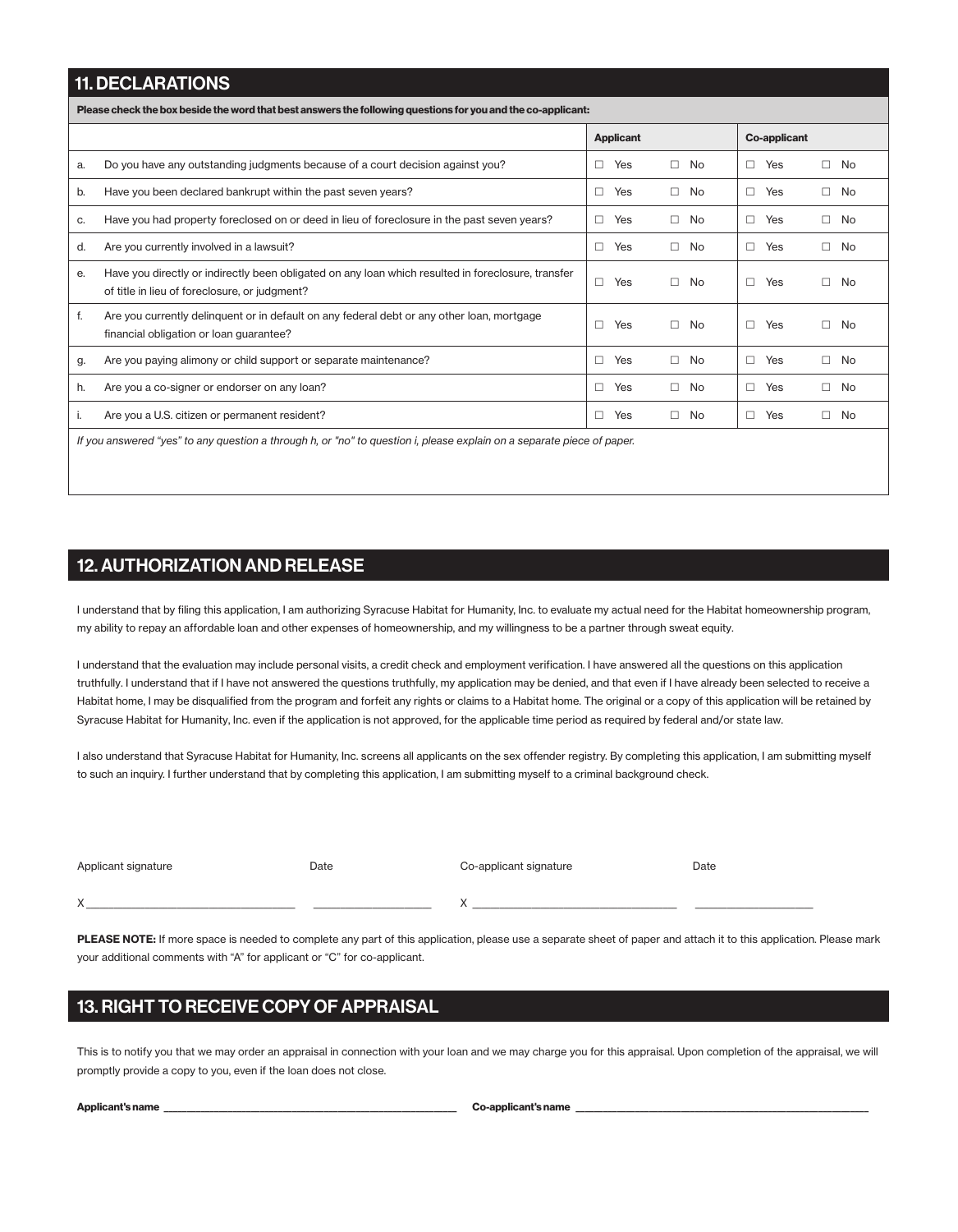### 14. INFORMATION FOR GOVERNMENT MONITORING PURPOSES

PLEASE READ THIS STATEMENT BEFORE COMPLETING THE BOX BELOW: We are requesting the following information to monitor our compliance with the federal Equal Credit Opportunity Act, which prohibits unlawful discrimination. You are not required to provide this information. We will not take this information (or your decision not to provide this information) into account in connection with your application or credit transaction. The law provides that a creditor may not discriminate based on this information, or based on whether or not you choose to provide it. If you choose not to provide the information, we may note it by visual observation or surname

| <b>Applicant</b>                                              | <b>Co-applicant</b>                                           |  |
|---------------------------------------------------------------|---------------------------------------------------------------|--|
|                                                               |                                                               |  |
| I do not wish to furnish this information<br>□                | I do not wish to furnish this information<br>п                |  |
| Race (applicant may select more than one racial designation): | Race (applicant may select more than one racial designation): |  |
| American Indian or Alaska Native<br>$\Box$                    | American Indian or Alaska Native<br>п                         |  |
| Native Hawaiian or other Pacific Islander<br>□                | Native Hawaiian or other Pacific Islander<br>□                |  |
| Black/African-American<br>$\Box$                              | Black/African-American<br>□                                   |  |
| White<br>0                                                    | White<br>□                                                    |  |
| Asian<br>$\Box$                                               | Asian<br>п                                                    |  |
|                                                               |                                                               |  |
| <b>Ethnicity:</b>                                             | <b>Ethnicity:</b>                                             |  |
| $\Box$ Hispanic or Latino $\Box$ Non-Hispanic or Latino       | $\Box$ Hispanic or Latino $\Box$ Non-Hispanic or Latino       |  |
|                                                               |                                                               |  |
| Sex:                                                          | Sex:                                                          |  |
| $\Box$<br>$\Box$ Female<br>Male                               | $\Box$ Female<br>$\Box$<br>Male                               |  |
|                                                               |                                                               |  |
|                                                               |                                                               |  |
|                                                               |                                                               |  |
| <b>Marital status:</b>                                        | <b>Marital status:</b>                                        |  |
| Married<br>0                                                  | Married<br>П.                                                 |  |
| Separated<br>$\Box$                                           | Separated<br>□                                                |  |
| Unmarried (single, divorced, widowed)<br>$\Box$               | Unmarried (single, divorced, widowed)<br>п                    |  |
|                                                               |                                                               |  |
|                                                               |                                                               |  |
|                                                               |                                                               |  |
|                                                               |                                                               |  |
|                                                               |                                                               |  |
|                                                               |                                                               |  |

| To be completed only by the person conducting the interview |                                    |      |  |
|-------------------------------------------------------------|------------------------------------|------|--|
| This application was taken by:                              | Interviewer's name (print or type) |      |  |
| Face-to-face interview<br>□                                 |                                    |      |  |
| By mail<br>□                                                | Interviewer's signature            | Date |  |
| By telephone<br>□                                           |                                    |      |  |
|                                                             | Interviewer's phone number         |      |  |
|                                                             |                                    |      |  |
|                                                             |                                    |      |  |